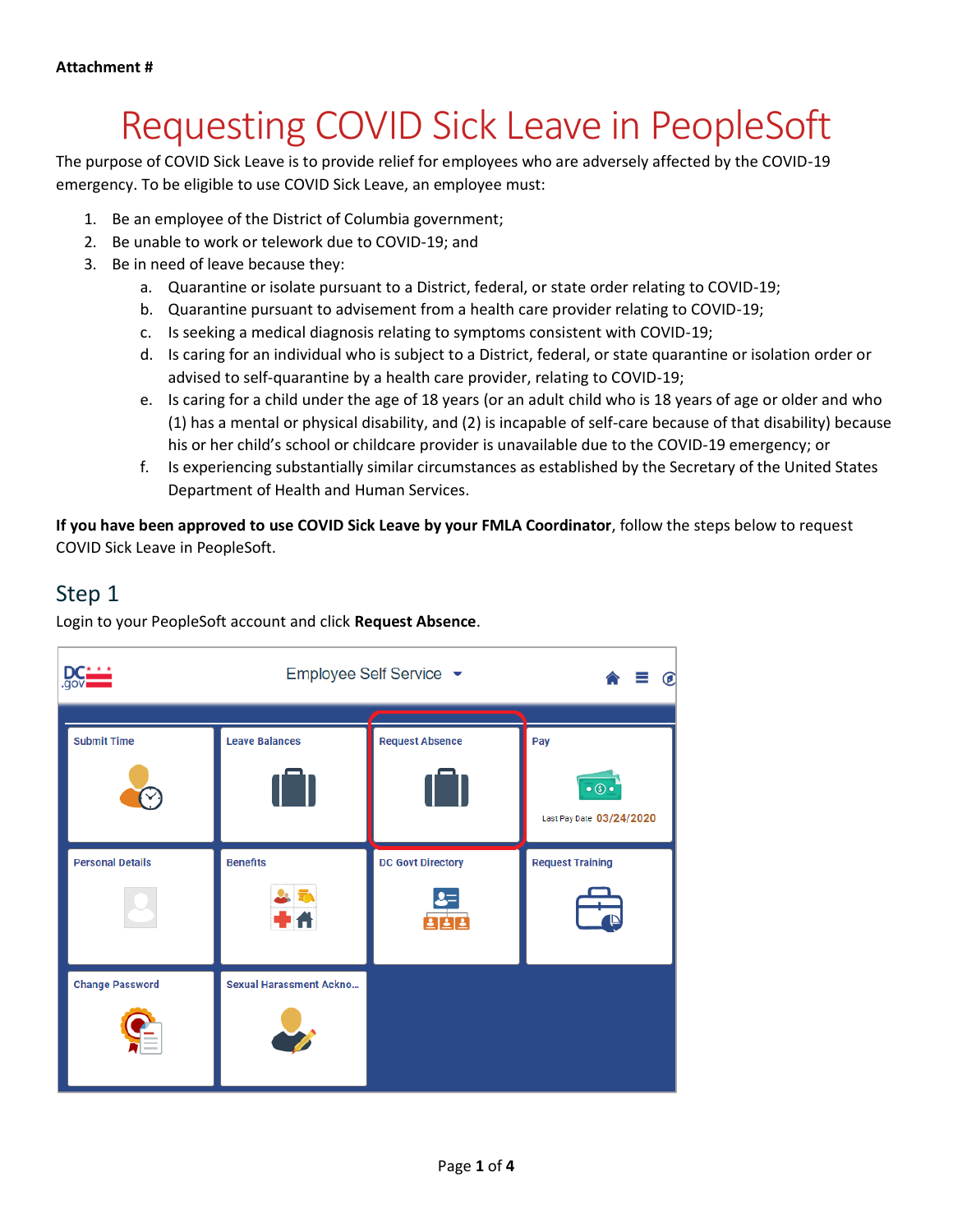# Step 2

In the **Absence Type** drop down menu, select **A–Sick Leave**.

|                | <b>Request Absence</b>                  |   |  |               | 6 |
|----------------|-----------------------------------------|---|--|---------------|---|
|                |                                         |   |  | <b>Submit</b> |   |
| *Absence Type: | Select Absence Name                     | ▼ |  |               |   |
|                | A-Annual Leave                          |   |  |               |   |
|                | A-Compensatory Time                     |   |  |               |   |
|                | A-Leave Bank                            |   |  |               |   |
|                | A-Leave Without Pav                     |   |  |               |   |
|                | A-Other Leave                           |   |  |               |   |
|                | A-Paid Family Leave                     |   |  |               |   |
|                | A-Restored Leave<br><b>A-Sick Leave</b> |   |  |               |   |
|                | A-Universal Leave                       |   |  |               |   |
|                | A-Voluntary Leave                       |   |  |               |   |
|                | B-Annual Leave 2nd Rqst                 |   |  |               |   |
|                | B-Compensatory Time 2nd Rqst            |   |  |               |   |
|                | B-Leave Bank 2nd Rqst                   |   |  |               |   |
|                | B-Leave Without Pay 2nd Rqst            |   |  |               |   |
|                | B-Other Leave 2nd Rgst.                 |   |  |               |   |
|                | <b>B-Paid Family Leave</b>              |   |  |               |   |
|                | B-Restored Leave 2nd Rgst               |   |  |               |   |
|                | <b>B-Sick Leave 2nd Rqst</b>            |   |  |               |   |
|                | B-Universal Leave 2nd Rqst              |   |  |               |   |
|                | B-Voluntary Leave 2nd Rqst              |   |  |               |   |

# Step 3

Additional options will appear when you select **A-Sick Leave**. In the **Reason** dropdown menu, select **COVID-19**.

|                               | <b>Request Absence</b><br>$\circledcirc$                |
|-------------------------------|---------------------------------------------------------|
|                               | <b>Submit</b><br><b>Save for Later</b>                  |
| *Absence Type:                | A-Sick Leave                                            |
| *Reason                       | Select Absence Reason                                   |
| *Start Date                   | Confinement<br>COVID-19                                 |
| <b>End Date</b>               | Family Member Care<br>Injury<br>Pregnancy               |
| <b>Additional Information</b> | Safe Track<br>Select Absence Reason                     |
| *Start Date - Start Time      | Sick Contagious<br><b>Sick Examination or Treatment</b> |
| *End Date - End Time          | <b>Sick Out</b>                                         |
| *Total Hrs. of Absence        |                                                         |
| <b>Comments</b>               |                                                         |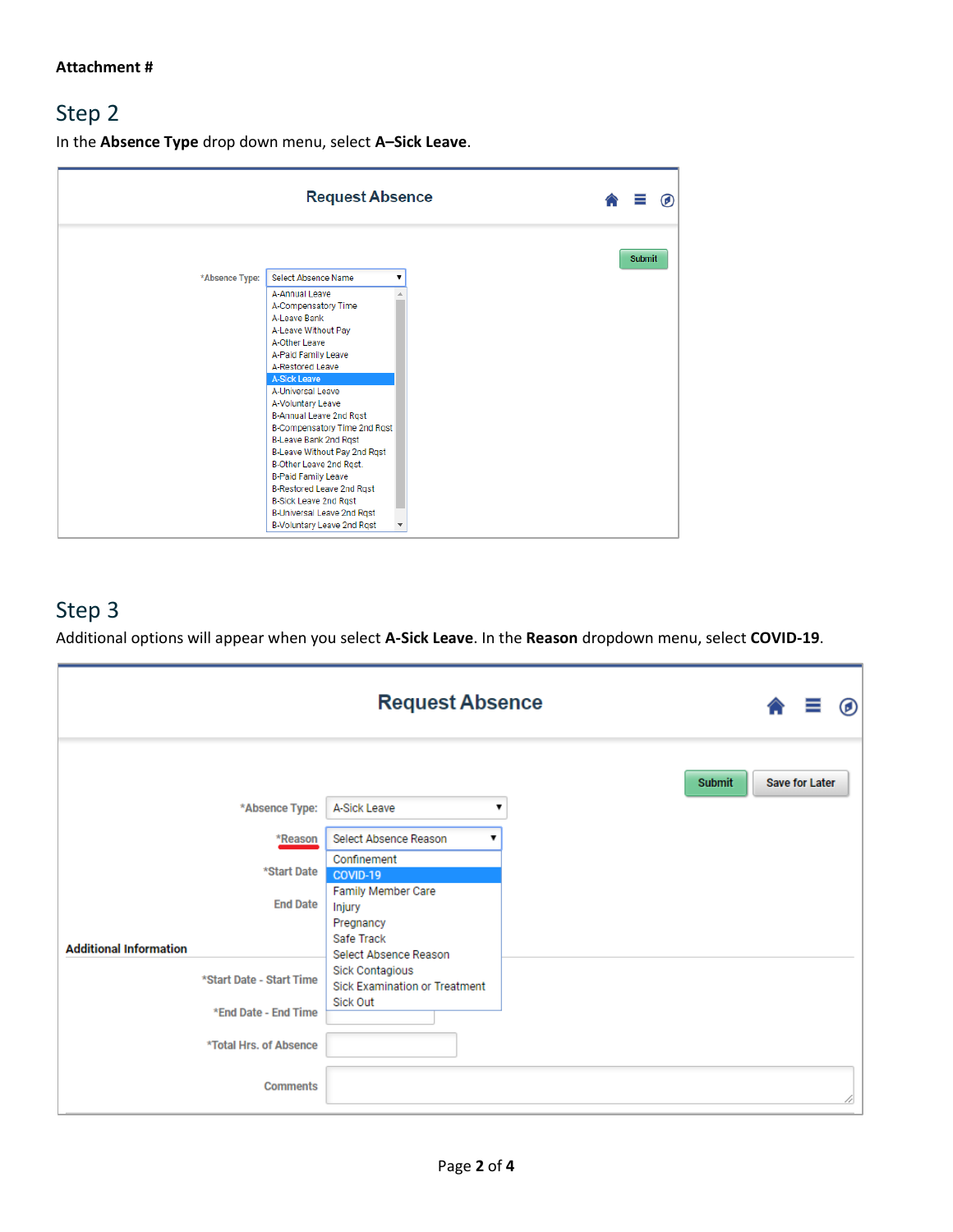#### Step 4

Enter the anticipated **Start Date** and **End Date** of your leave request. In this example, an employee is using two weeks of leave because their doctor recommended that they self-quarantine.

| *Start Date   03/31/2020 |  |
|--------------------------|--|
| End Date   04/14/2020    |  |

### Step 5

Enter the time your leave period will start and end in military time. Your **Start Date – Start Time** will be the time your tour of duty would begin on the first day you take leave. Your **End Date – End Time** will be the time your tour of duty would end on the last day you take leave.

In our example, the employee works a regular tour of duty of M-F 8:30am to 5:00pm. Her **Start Date – Start Time** would be 0830, and her **End Date – End Time** would be 1700. She is requesting 2 weeks of absence, which will equal 80 working hours.

| *Start Date - Start Time   0830 |     |
|---------------------------------|-----|
| *End Date - End Time 1700       |     |
| *Total Hrs. of Absence          | -80 |

# Step 6

Ē

In the **Comments** box, enter additional information about the circumstances of your leave request. In our example, the employee is disclosing that she is displaying possible symptoms of COVID-19 and her doctor recommended that she selfquarantine for 14 days.

| Comments | Experienced a mild cough and low grade fever. Went to doctor and received note and recommendation to |  |
|----------|------------------------------------------------------------------------------------------------------|--|
|          | self-quarantine for 14 days.                                                                         |  |